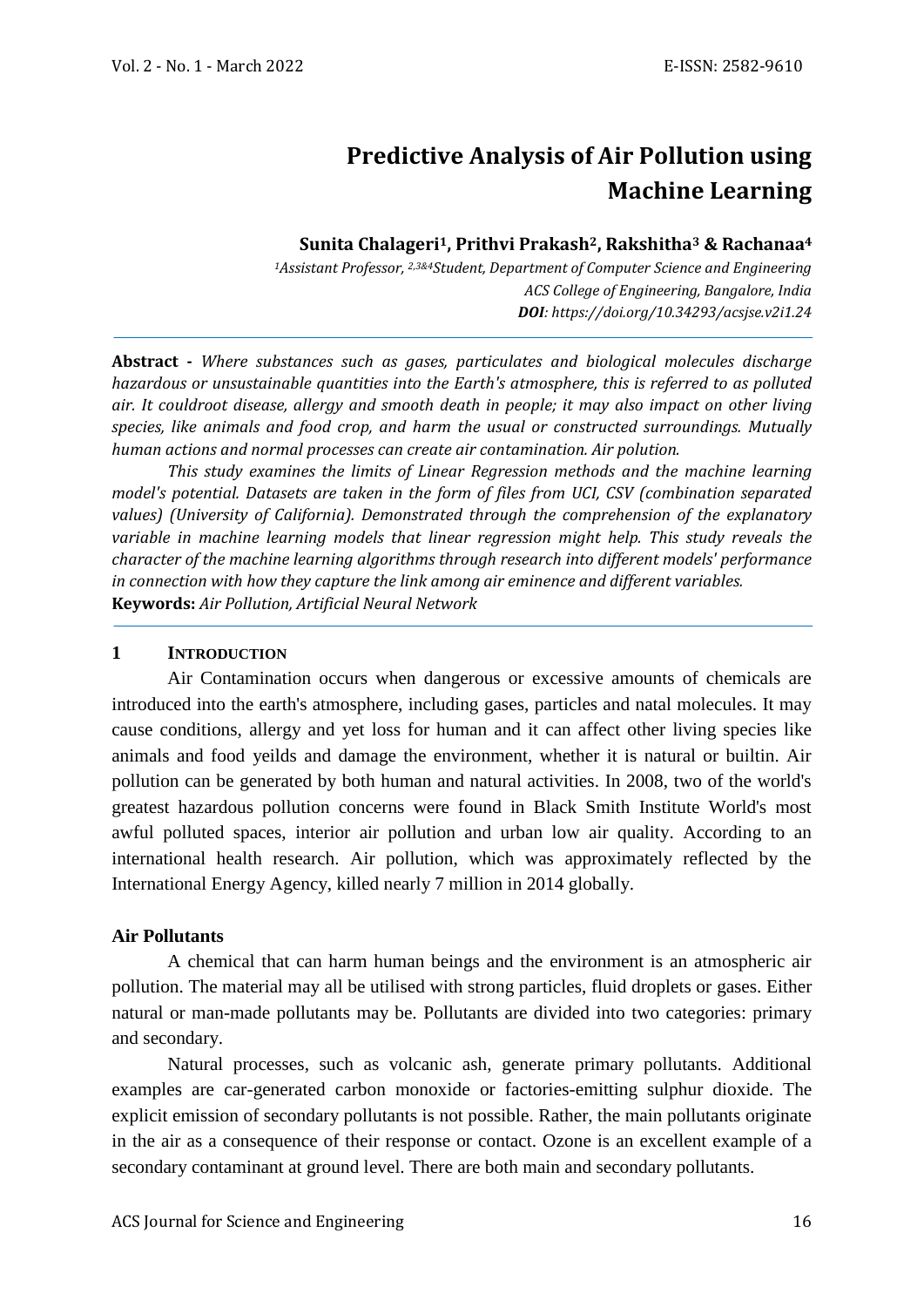# **Major Air Pollutants**

Carbon di-oxide (CO2) Sul-fur Oxides (Sox) Nitrogen Oxides (NOx) Carbon Monoxide (MOx) Volatile-Organic-Compounds (VOC) PM(2.5) & PM(10)

**Carbon di-oxide (CO2) –** Due to its status as a greenhouse gas, it was called the "chief pollutant" and the "nastiest climate pollution." The atmosphere requires carbon dioxide for plant life and is produced in the person respiratory scheme. This dispute about nomenclature has real-world consequences, including the question of whether CO2 emission regulation is included by the US Clean Air Act. CO2 now constitutes over '410' parts-permillion (ppm) of the earth's ambience, compared to around '280' ppm in pre-industrialized periods as well as trillions of metric tonnes of CO2 is emitted through combustion of fossil fuels. Atmospheric CO2 levels have continuously increased.

**Sul-fur oxides (SOx) -** predominantlysul-phur dioxide is a substance SO2 molecule. SO2 is present in volcanoes and in several trade operations. Coal and gasoline are common sulphur componds, and sulphur di-oxide is the result of their burning. Typically in the occurrence of a mechanism such as NO2 H2-SO4 is produced by further oxidation of SO2. The environmental implications of employing these combustibles as a source of electricity are one of the causes for worry.

**Nitrogen oxides (NOx) –** Nitrogenoxides, in meticulous nitrogen dioxide, are debarred and released by electric discharge following high temperature burning. thunderstorms. They appear over towns as brown hazy dome or as downwind feather. Nitrogen dioxide is a compound molecule among the NO2 form. This is one of a group of oxides of nitrogen. A characteristic harsh and biting odour and one of the most frequent air pollutant is this reddishbright poisonous gas.

**Carbon mon-oxide (CO) – CO** be a lethal, nonirritating, colourless, odourless natter. It be a by-product of the gab coal and wood combustion as a fuel. The bulk CO2 emissions from vehicle exhaust in our environment. It generates a smog-like pattern in the air, which is particularly essential for the green house gases because of a variety of pulmonary conditions as hydrocarbon VOCs. This influence depends on the air quality in the area. Benzene, toluene, and xylene aromatic NMVOCs are suspected to induce leukaemia in those who are long-exposed. One such dangerous chemical linked to industrial usage is 1,3-butadiene.

**Fine Particles [PM-2.5]–** PM(2.5)be particles that can only be observed under the electron microscope having a diameter of 2.5 micrometer or minor. Fine particles are generated by all kinds of ignition, such as vehicles, influence stations, home wood burning, forest fires, farm combustion, and some built-up operations. Although PM10's storey stops on the lungs, PM2.5 enters our circulation and crosses our bodies to become a soulful "invisible murderer."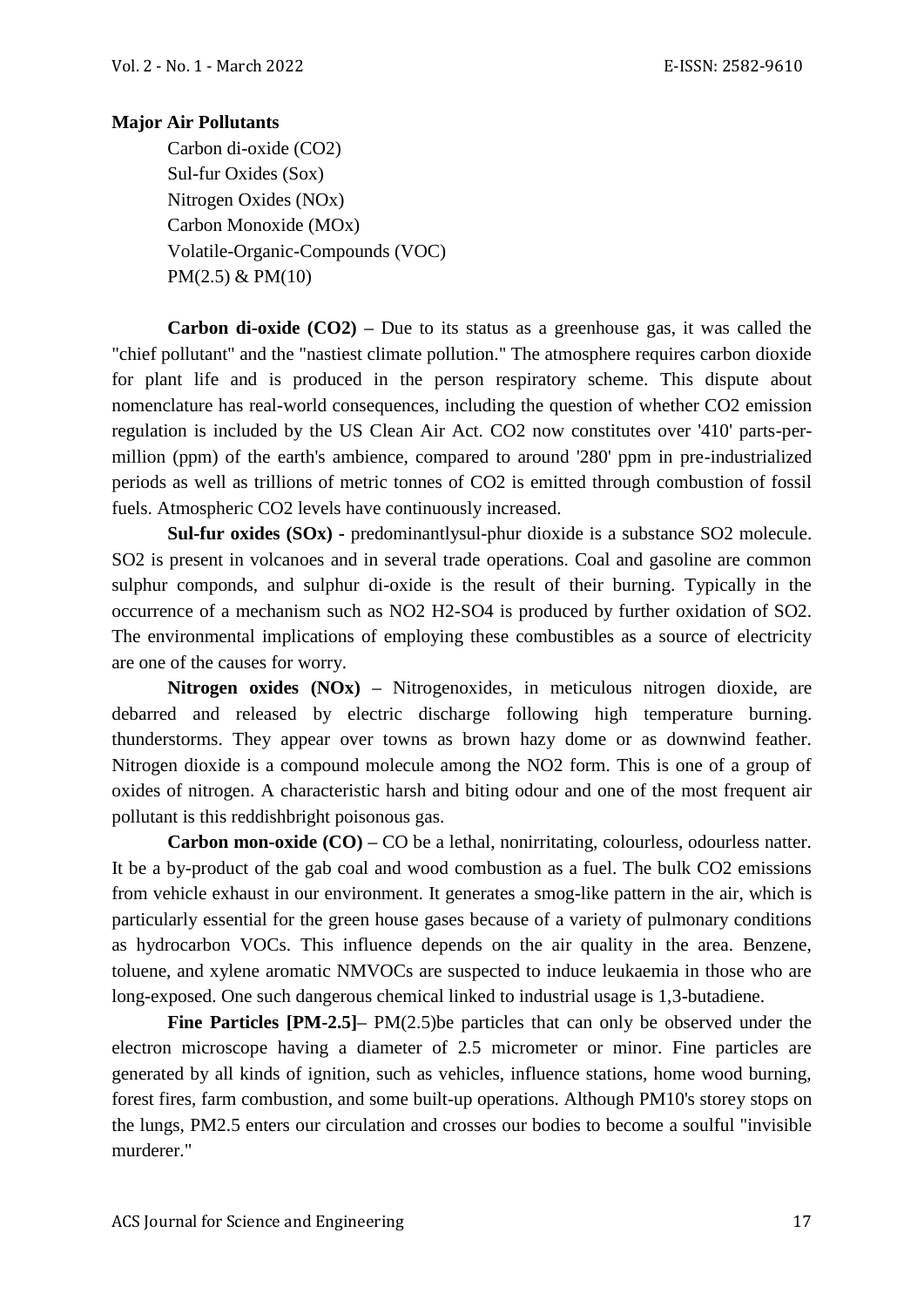**Coarse Dust Particles (PM 10)–** Particles of PM.10 be 2.5.on the way to 10 micrometers in span. All sources are overwhelming and grind, together with the dust collected beside cars top of the road. These particles are tiny enough to go past our protection nasal hair and the lungs approximately 30-fold smaller than human hair. If chemical concentrations such gases, particles and biological molecules are emitted to the Earth's atmosphere in harmful or unsustainable form, this is referred to as air pollution. It can cause disease, allergies, and even human death; may also harm other live species, like as animals and food corps, and ruin amilieu, whether it is natural or manmade. This study explores the disadvantage of linear regression approaches and the promise of the Artificial Neural Networks machine learning model (ANN). The datasets are made in the form of CSV files, which may be accessible through UCI (University of California). To demonstrate that knowing the representation of explanatory factors in MLAs improves linear regression output.

This study reveals the essence of engine education algorthms by analysing aresults of the unlike models well as environmental and animal disturbances. In 2013, automobile traffic released more than half of the carbon monoxide emitted into the atmosphere, and one gallon of gas can also release more than twenty-pounds of carbon mon-oxide in to atmosphere.

**Volatile Organic Compounds (V.O.C) –** They are popular contaminant. The methane (CH4) or nonmethane (NH3) are categorised (NMVOCs). Methane is a highly proficient orangery chatter leading to growing global warm. Due to their contribution to the production of ozone and the expansion of methane in the air. This is intended to predict PM2.5pollutants, a pollutant that is one of the harmful illnesses in the world, using a shortterm bidirectional model.

**LSTM:** LSTM is a recurring structure of the neural network based on connections for processing sequence input. The four units of LSTM include the cell that may recollect information at arbitrary intervals; the forgotten gate that determines whether data are to be preserved (if values 1) or removed (if value 0) from an earlier cell state; the input gate that spares or forgets data from the current step; and the output gate that transfers information to the next hiddenstat. The strength of the LSTM is that it has long been able to remember information. The knowledge from the cell and the output portals is multiplied and transmitted as output to the hidden state.

**Bidirectional LSTM:** BILSTM features forward and backward activation while measuring output o at times t, which makes it different from LSTM. In contrast to the unidirectional LSTM, which uses only past data as an input, the bidirectional LSTM is trained using both past and feature data from a certain moment. On the other hand, Bidirectional LSTM maintains all past and future information, along with two hidden states at a particular point in time. The little sensors utilised in the study cannot process data alone, and a processing device needs to be employed to efficiently manage the data. To transfer huge volumes of data over the Internet, a CPU with a high processing speed and an integrated Wi-Fi module is necessary. In this study endeavour, Raspberry Pi is employed. As they act as a connection between the world outside and digital processors, sensors are the peripheral and convey data acquired in the area of the processing unit. The MQ-2 sensor was utilised for the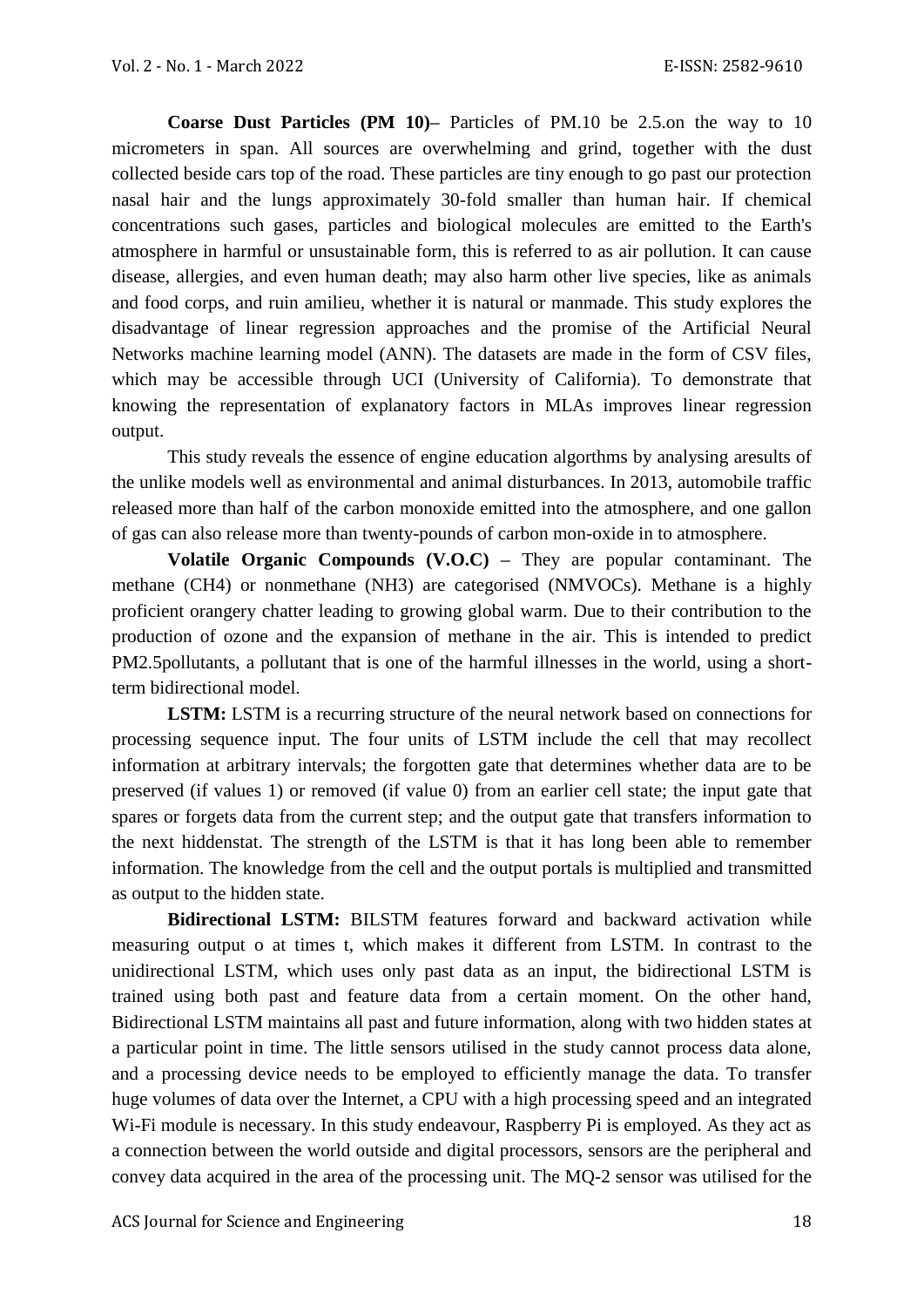detection, whereas the DHT11 sensor used to detect carbon monoxide (CO), licenced petroleum gases (LPG) and smokes. PM 2.5 and PM 10 particulate matter to compute the PPM values.

One of the key objectives of this study project is to provide legitimate users worldwide access to real-time data. It may be done utilising a cloud platform that can store data readings in real time.

These data points can be utilised to analyse and visualise more extensively. The algorithms are used to create a model to distinguish between VOCs and their associated open air concentrations. A data database was developed to get the absorption coefficient per ppm for an interaction time of 25°C in one metre. National Laboratory Pacific Northwest (PNNL). The literature has several datasets of the gas absorption spectrum.

However, like in the case of Hitran, the VOC question has not been exploited or has no perceptible benefit compared to PNNL.

A range of 600.cm-1 to 6500.cm-1 is available for the PNNL record, with aethereal ruling of 0.112cm/1. The assimilation spectrum of the BTEX assembly has been extract. The data was followed by processed in a hint to simulate the influence of wave length, resolution, and possible SNR measurement by a small spectrometer. The parameters have been referenced. The model creation process begins with the selection of data characteristics. Features in spectroscopy are data extracts which are the absorption spectra in this case. In order to link certain aspects of the training data set to its appropriate predictions, a matching prediction may be supplied when the data features are requested not in the training data set.

The basic statistical character of LUR, however, restricts its effectiveness when subjected to complicated air quality data.

In recent times, many modelling approaches have been explored to overcome LUR's constraints on the nonlinear interactions between contaminants and predicitors. Numerous research Machine learning techniques and LUR were contrasted with studies performance via FiX facts at different levels with various methods of modelling, Including linear regression, non-linear regression, tree-based machines and a neural grid based on ultra-light data gathered in the Netherlands from mobile and fixed particles. Their grades suggest that the performance of machine learning approaches is deteriorated by external data when the models are evaluated. After application of machine learning algorithms to forecast pm2,5 further research shown in model performance proofs.

It should be noted that various studies have different quality and amounts of data and atmospheric contaminants and model hyper-parameter tweaking as key elements affecting the effectiveness of the model.

Further study is necessary in order near comprehend the deeds, performance and limits of diverse pragmatic approaches. The study compared the routine of LUR modelling and machines approaches, particularly the imitation neural set-up (ANN) and pitch boost such while XG-Boost, with predicted PM.2.5 , B.C model, pro in Canada. In case of a mobile sampling programme, the implications of build environment and synchronized traffic data be examined with figures obtained. Various methods, sample dimensions and cross-validation schemes to segment the roads are predicted to have various consequences on practical model.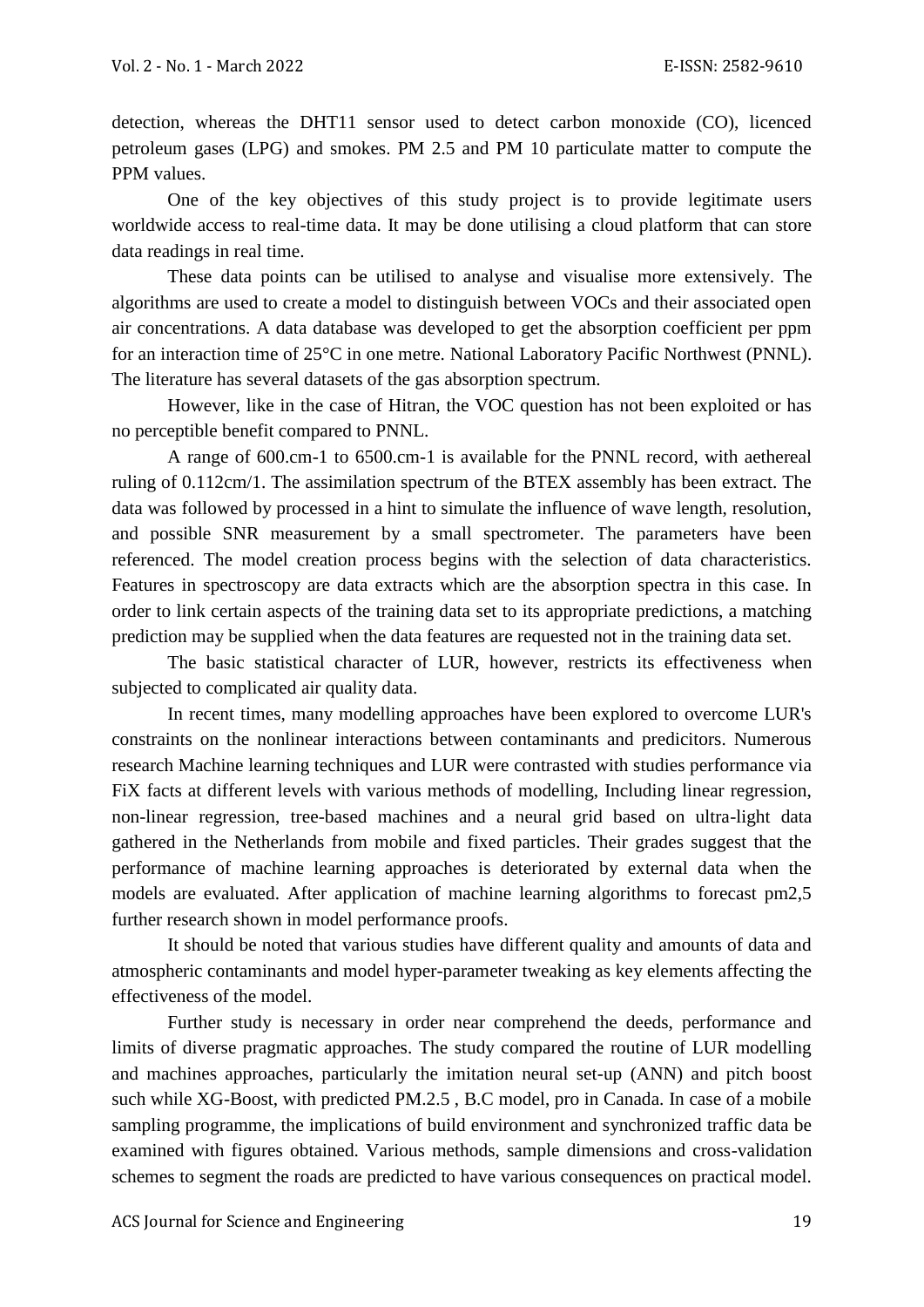This swot builds on itinerant air quality facts and finds suitable configurations for several model approaches. Our investigation reveals the conduct and inconsistencies of several model culture models. This study examines the responses of machine study models to the information, which can even be beneficial in classic LUR investigations.

# **2 METHODS**

# **Sampling of air quality**

In the course of 4 weeks, data on air quality have been gathered in central Toronto, Canada, from March to June 2019. The 2nd-in-second number of particulate matter PM2.5 was serene by means of a TSI model 3330 visual size (OPS), and a crowd attention of BC (10sec B.C, ng/m3), both of which was sampled at the root of a moving vehicle using a micetaethalometer (MicroAeth Model AE51). In 14 bins of varying sizes from 0.3 to 2.5 um, PM2.5 count has been gathered.

A video camera has been mounted on the dashboard to capture local circulation while the car moves. Moreover, a gadget for GPS (Qstarz BT-Q1000X Recorder) Global positioning (GPS). install for capturing the position and speed of the truck in real time. In a recent research (Xu et al., 2019), the exactness of the GPS device was studied and the median inaccuracy for journeys in urban canyons was observed to be 1.5 metres. All clocks of the instrument were synced every day.

From 7:00 AM until midday all sample activity was performed non-rainy weekdays. Our sample campaign collected data from peak morning to noon. With regard to space coverage

In 4 km-by-6 km region in down tow are 7 distinct pathways (about 120 unique and 80 natural segments) From 7:00 AM until midday all sample activity was performed nonrainy weekdays. Our sample campaign collected data from peak morning to noon. As regards the coverage, at least four times in each direction were covered 19 single hallway (regarding 120,unique kilo.ms and 80 likely sections) inside a 4 k.m in 6 k.m region here dowutown Toronto. Specifically, the natural segment (referred to throughout the rest of the article as a segment) depicts a widen of way as of solitary crossing to an extra. A corridor consists of a number of consecutive sections that extend throughout the two study area, in identical route (typically by the alike avenue name). Within the same hour, each corridor had been tested in two directions. The order and direction of the measurement were selected randomly. Messier et al. (2018) showed that a solid LUR model could be constructed with a minimum of 4 constant variety visit to the alike highway stretch with 30% way treatment.

# **3 DATA PROCESSING**

# **Local Traffic Video Camera and Analysis**

A convolutionary System of Objects of Neural Network (CNN) was used to analyse traffic video records. In two phases, vehiclebetallied, categorised edge by-frame. 30 frames per second Rate videos were taken by the camera (FPS). First, every picture has been processed as an image.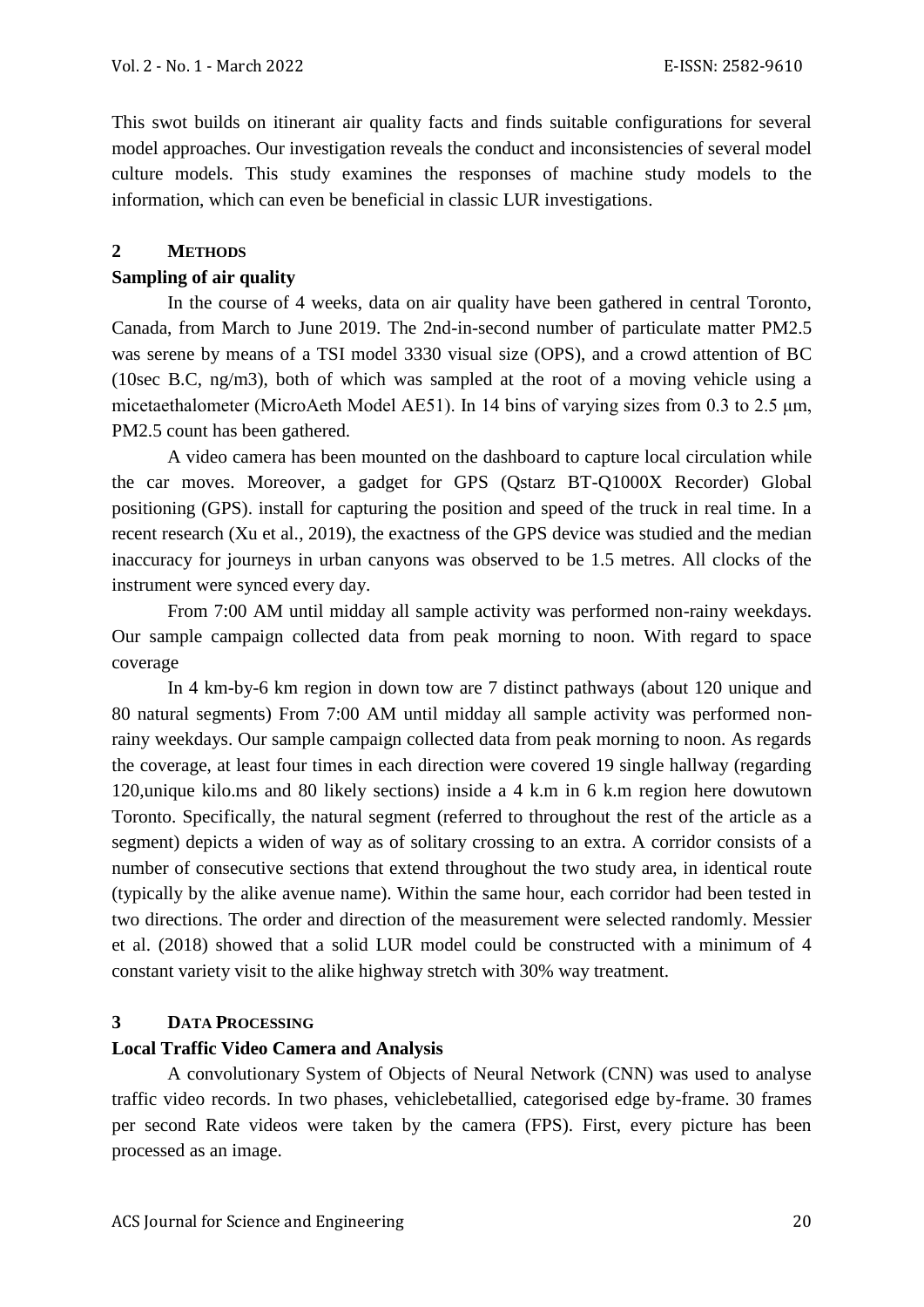Every item in this picture was identified and bound by use of YOLOv3 in real time. A default YOLOv3 classifier pretrained on COCO was used to identify vehicle kinds, including cars, trucks and buses. The procedure was combined with a confident level of the forecast for each classified item. The minimal degree of reliability for vehicle detection was 0.6 The profound SORT process which, combine filter and filtering of Kalman In cases where Ci is the figure absorption in size I Ni is the number number number in size I Q is the runpace in samples, tts is a trial of occasion in sec, td is time of death in secs, and DTC is time issue. In particular, deadline is that after one more uncovering event, which is related to the response time, the particle counter cannot recognise an event (capture a element and creating an eletronicthrob). The dead time adjustment thing be therefore created to take the lost factor counts into account. during our instance, the proposed time correction factor of the manufacturer was 1.

By assuming all PM2, numerical concentrations were then transformed into mass concentrations.

Five particle are sphere-shaped, through the midpoint size bins of which they belong diameretrically.

The successful mass of the expected particles were 1.6 g/cm3. We realise that its efficient density may be influenced by the composition and source of small particles, excluding the collection of a single effective density guess must not affect. Act and results of our models. A total of all collection concentration of size bin less than 2.5.μm in diameters were computed as PM2.5 mass concentration.

At a duration of 10 s, microaethalometers gathered BC concentration. In addition to the important dynamic trends in times, the Optimized clatter decline Algorthm (ONA), created by the US EPA, was used to minimise the incidence of pessimistic ethics (about 3 per cent) near almost nil.

Based on their timestamp, the PM,2.5 statistics were linked by the jiffy by the flash GPS point. The identical concentration of BC was given to all 10 GPS locations.

## **Data Segmentation**

The data on the GPS are organised Five distinct schemes of division: (1) natural segmentation that refers to a distance from one end. crossing and the end of the next intersection (9 s drive); (2) 30 m segment (approximately 3's drive); (3) 50 m segment (approximately 5's drive); (4) 100 m segmente (10 s drive); (5) 200 m segments (approximately 15–20 s drive) GPS facts were organised into five distinct segmentation scheme. Air eminence, meteorological, transfer gush and soil use characteristics were averaged and summarised for each GPS point over the respective section (i five segmentation schemes). The multiple segmention systems have been used as an additional dimension to simulate recital taxing. It is supposed that though a small piece extent gives a bigger trial, which may exist used to train a master learning model, variability is added to the sample which cannot be explained by a LUR model.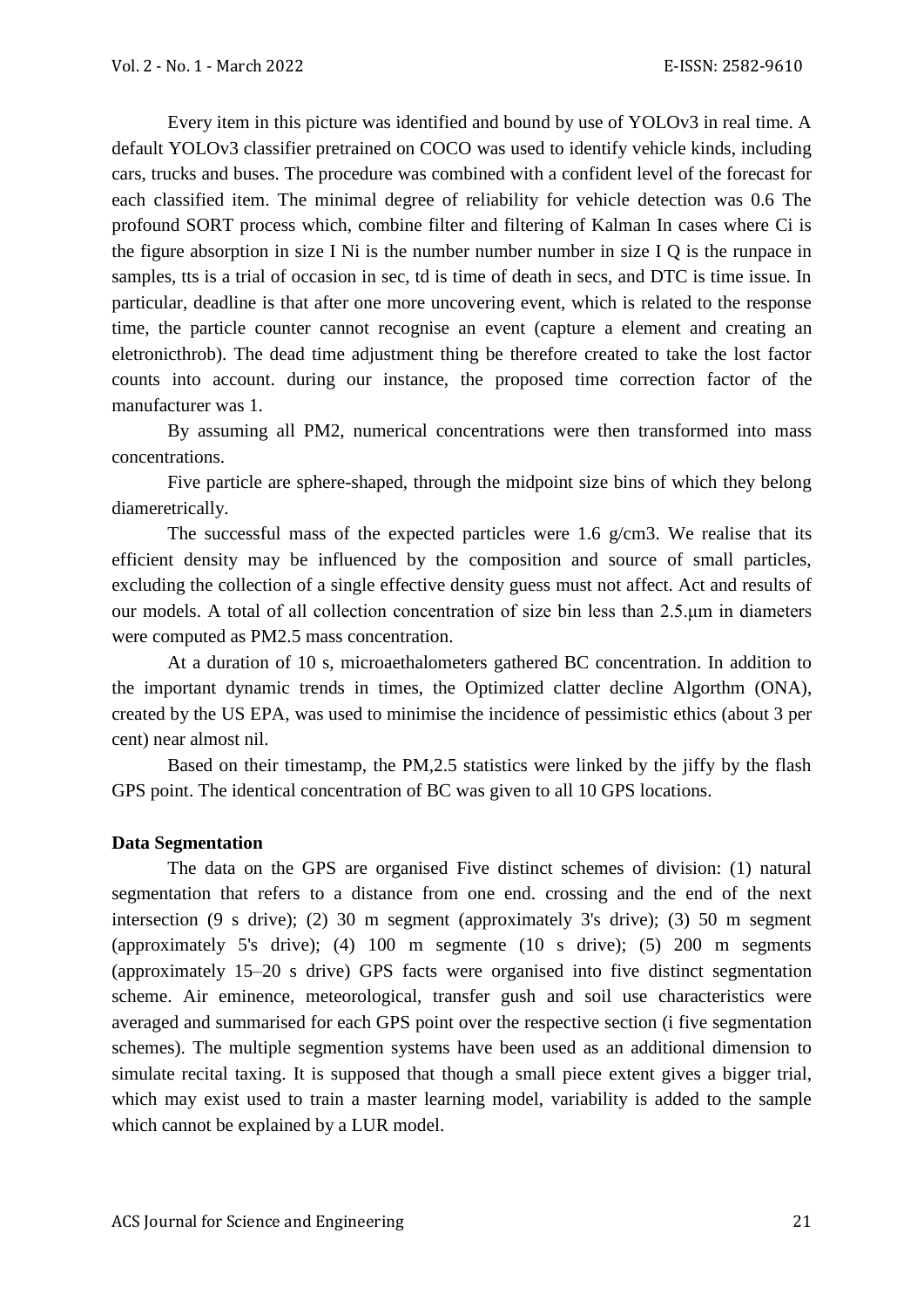*Land use, weather and characteristics of the road network* the entire GPS locations be earliest harmonized and linked with the way complex to obtain accurate land use and environmental characteristics for every site.. Variables in the usage of land and road networks were taken from shape files given by ArcMap 10.4.1 for open data portal of Toronto and for DMTI sptial Inc. The length between the site and the nearest main roads, roads, buses, tracks, and shores has been computed for each GPS point. The regions of different forms of land use were kept within the same buffer sizes. Models of Land Regression Using an advance selection process, LUR models were constructed, ordinary LUR models were initially designed with the intercept-only design and, at one time, explicit variables were added to the model according to the grading of their relationship to the response variable (log-transformed PM2.5)

## **4 IMPLEMENTATION**

In this work we offer a broad and effective approach to the three issues within a single model, Deep Air Learning (DAL). The key concept of DAL is to integrate the selection of functions in a deep learning network into multiple levels.

The basic notion underlying this research is to simultaneously integrate feature selection and semi supervised spatial and spatial learning in distinct strata of a deep learning network. In order to tackle the two subjects of outburst and calculation, we employ a generally multiple-output classification system. As the multi-output classificator in this article, we present a new deep learning network, that not only leverages information on unlabeled space-time data for interpolation, but also to enhance prediction accuracy



Furthermore, the most relevant characteristics for change in air quality may be disclosed by the selection of features and the performance of associated analysis inside the proposed system.

We start with defining the data and symbol representations utilised in the study and follow the approach to the neural network's embedding function selection.

It will provide a detailed description of the methods that will be used to complete and test this project. Many methodologies or results from this area are primarily published in journals for others to benefit from and develop as future studies.

ACS Journal for Science and Engineering 22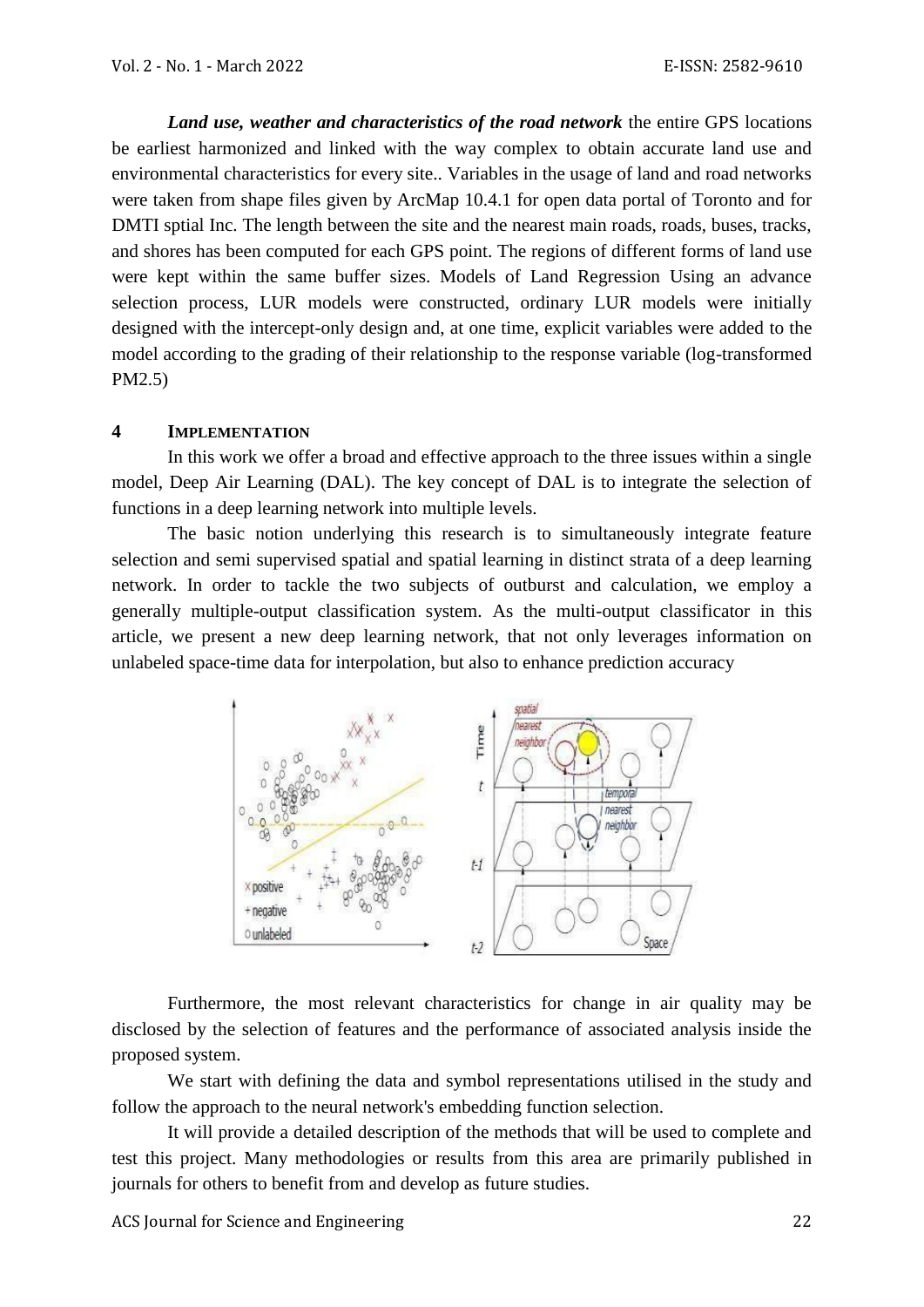

**Figure 1: Software Development Life Cycle**

The approach is used for the purpose of achieving the best result of the project. In order to assess this project, three main steps are the approach based on the System Development Life Cycle (SDLC).



**Figure 2: Steps of Methodology**

# **Planning**

Planning must be performed properly in order to define all of the details and requirements, such as hardware and software. The data collection process and the hardware and software specifications are the two key elements of the planning phase.

# **Data Collection**

Two things are required for machinery learning: data (a lot) and models. When gathering data, make sure there are adequate features in place for proper training of your learning model (aspects of data that might contribute to a forecast, such the home area to estimate its price). The more info you generally get, the better you become to arrive with sufficient rows.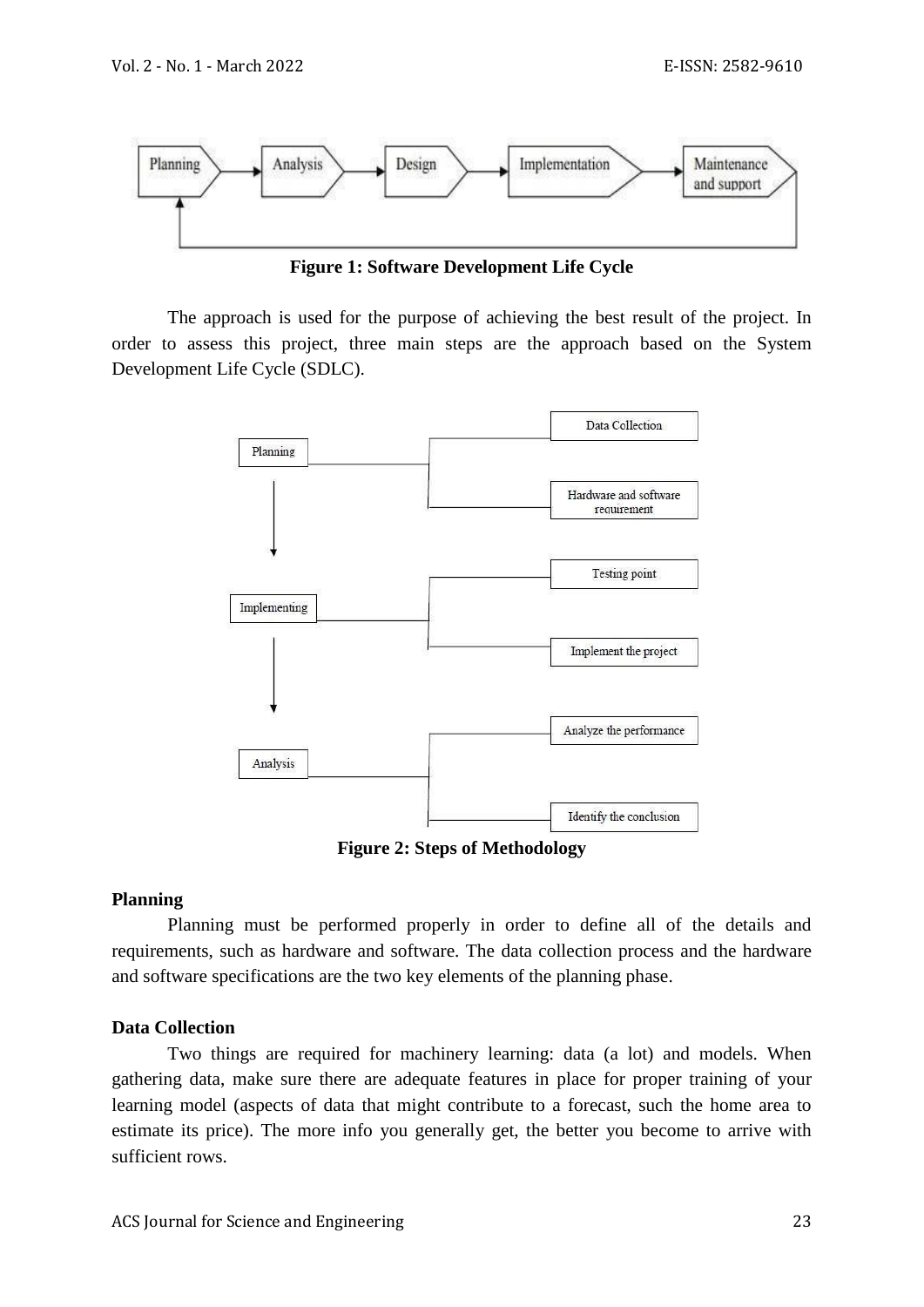The major data collected from web sources are still statements, numbers and qualitative words. in Their crude shape. The raw data contains mistakes, omissions, and inconsistencies. Corrections are needed once the completed surveys are thoroughly examined. The following procedures are necessary to process the primary data. For equivalent descriptions of the individual replies, a significant volume of raw data from a field survey must be grouped.

# **Data Preprocessing**

It is the way dirty data will be converted into a clean collection. In other words, when the data is collected from several sources, they might be acquired in raw format which prevents analysis.

As a result, these methods are followed to make the data a minimum, clean dataset. This is done before the implementation of

Analysis is iterative. Data The word for the sequence of stages means preprocessing. The following items are contained:

- Data cleaning
- Datasetting
- Data processing
- Data reduction

Because unformatted real-world data are present it is required. Most of the genuine data in the world are – Failure to rely (missing data) - There are a variety of reasons why there is not regular information, data entering mistakes, biometric problems etc. The occurrence of noisy data (erroneous data and outliers) . A technical fault with the equipment that gathers data might produce noisy data, a human error when inputting, etc.

Inconsistent data – Inconsistencies may occur for a number of reasons, including data duplication, input of human data, coding or naming mistakes, i.e. breach of data limitation, etc. Modulus

- Modeling and cleaning
- Selection of features and extractivity
- Phase of modelling
- Testing and analysing. Modules Description:

# **Modeling / Cleansing of Data**

Two things are required, data (much of these), and models, for machine learning. Be sure that when you purchase the data, you have adequate features to properly train your learning model (component of data that may assist forecast how the home's surface predicts its prices).

In general, the more information you get make to come with enough rows.

In the raw form of statements, numbers and qualitative words the basic data acquired by on-line sources remain. The raw data contains errors, defects and contradictions. After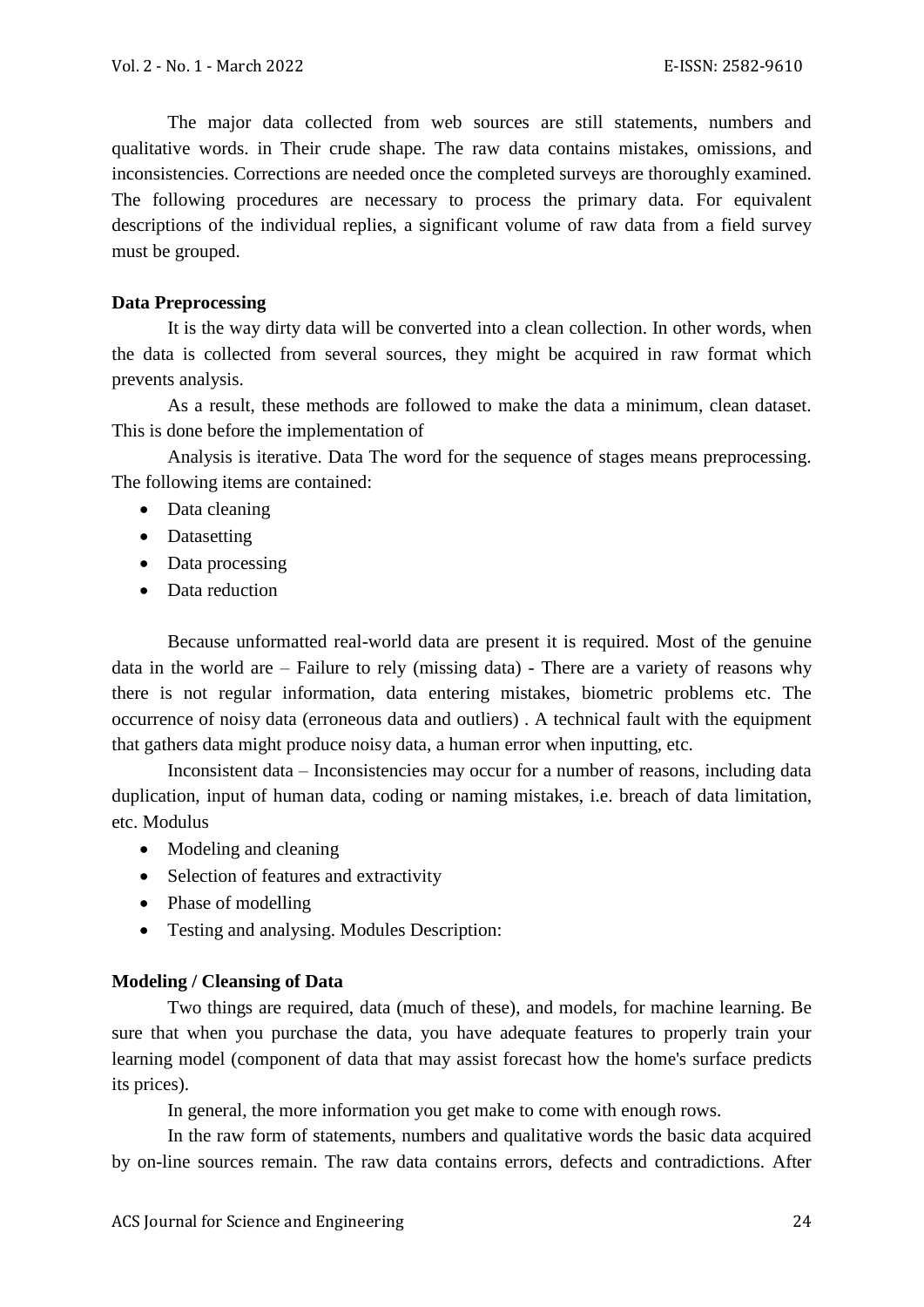thorough scrutiny of the completed surveys, adjustments are required. The processing of primary data involves the following phases. For equivalent details of individual replies, a vast volume of raw data obtained by means of a field survey should be aggregated.

Data Preprocessing is a method for converting the raw information into a clean data collection. This means that when the data is obtained from multiple sources, they are collected in raw format, which can not be analysed.

This ensures that the data is used to minimise and clean data set. This process is followed. This is done before the Iterative Analysis has been performed.

### **Feature Selection and Extraction**

Constructs values derived from the original data gathering (features). Machine learning functional removal starts with the initial gathering of computed Information and creation of derived values (features), intended as instructive and informative, for more learning, general development and sometimes circumstances lead to superior human outcomes. The extraction of features is associated with reducing dimensionality. When an algorithm's input is too big for processing and is thought to be redundant (e.g. the same footand metre measurement, or the pixel repetitivity of the imaging), the input data can then be converted to a small number of The features (also named a feature vector).

Function selection is called the determination of a subset of the starting characteristics. In order to do the required job by employing this reduced representation rather than the entire original data, the selected functions are anticipated to provide the appropriate information from input data.

#### **Phase of Model Workouts**

The initial stage in training an ML model is to provide training data for an ML algorithm (i.e. the learning algorithm). The training model artefact is referred to as an ML model. The right response must also be entered in the training data, often known as a target or target characteristic. The learning algorithm looks for patterns in the training which match the input data characteristics of the target (the answer you want to predict), and then creates an ML model capturing these patterns. Phases of testing and analysis: The model is applied to new data during the testing stage. Two separate datasets are training and test data. The objective of developing a model for the machine learning is to perform well. In the training set, and generalise new data in the test set well. After testing the construction model, we will pass real-time data. The prediction. The prediction. After the forecast has taken place, we will then assess the performance to recognise the significant information.

## **"Predictive Analytical Metrics"**

"Coincidence matrix or contingency table are the primary source of performance analysis in classification problems." In the following graphic there is a coincidence matrix for a double problem. The following are the formulas for the most common coincidence matrix metrics.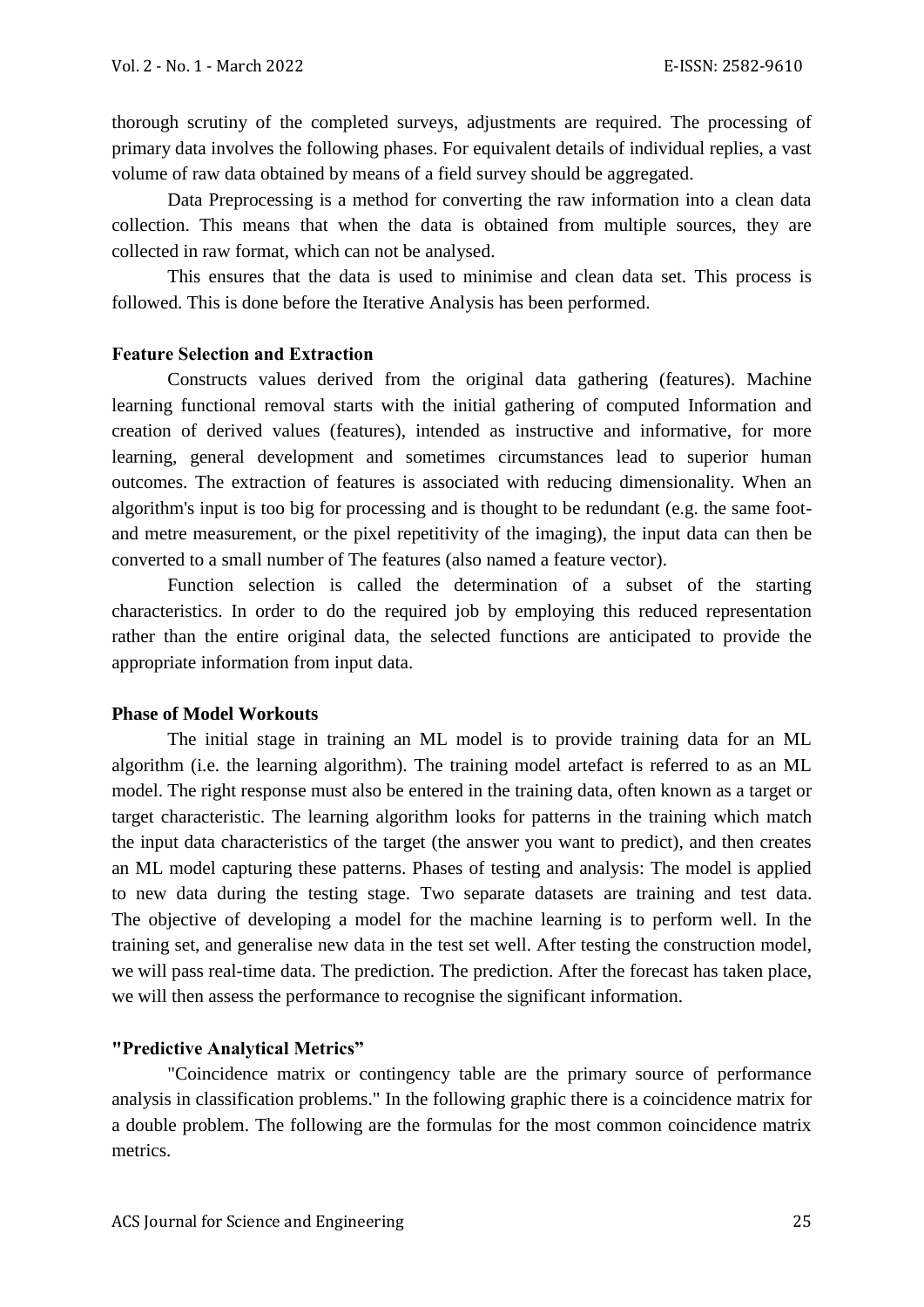The diagonal from top right to bottom right is accurate judgements, but the figures outside the diagonal are errors, as can be observed, the image above. " An authentic Positive Rate of a category is The total number of positive categories, the total number of negative categories, and the total number of negative categories are established by divide.



The total properly identified positive and negative parts by the number of samples may be calculated for the overall precision of the classifier.

A system architecture design is the overarching hypermedia foundation for the WebApp. The goal of a WebApp is to provide the contents, the people that are going to visit and the philosophy of navigation that has evolved. Contents architecture is referred to as the organisation of information items To be submitted and browsed. The way in which that architecture is developed to manage user interaction, manage internal processing responsibilities, influence navigation and display content is known as WebApp architecture. In the sense of the development environment in which it is implemented, the architecture of a WebApp is set. All assignments must be completed and deadlines fulfilled. The flow diagram is one of several resources for project management to support project managers in project and schedule administration.

Flowchart is one of seven essential tools in project management and quality management. Shows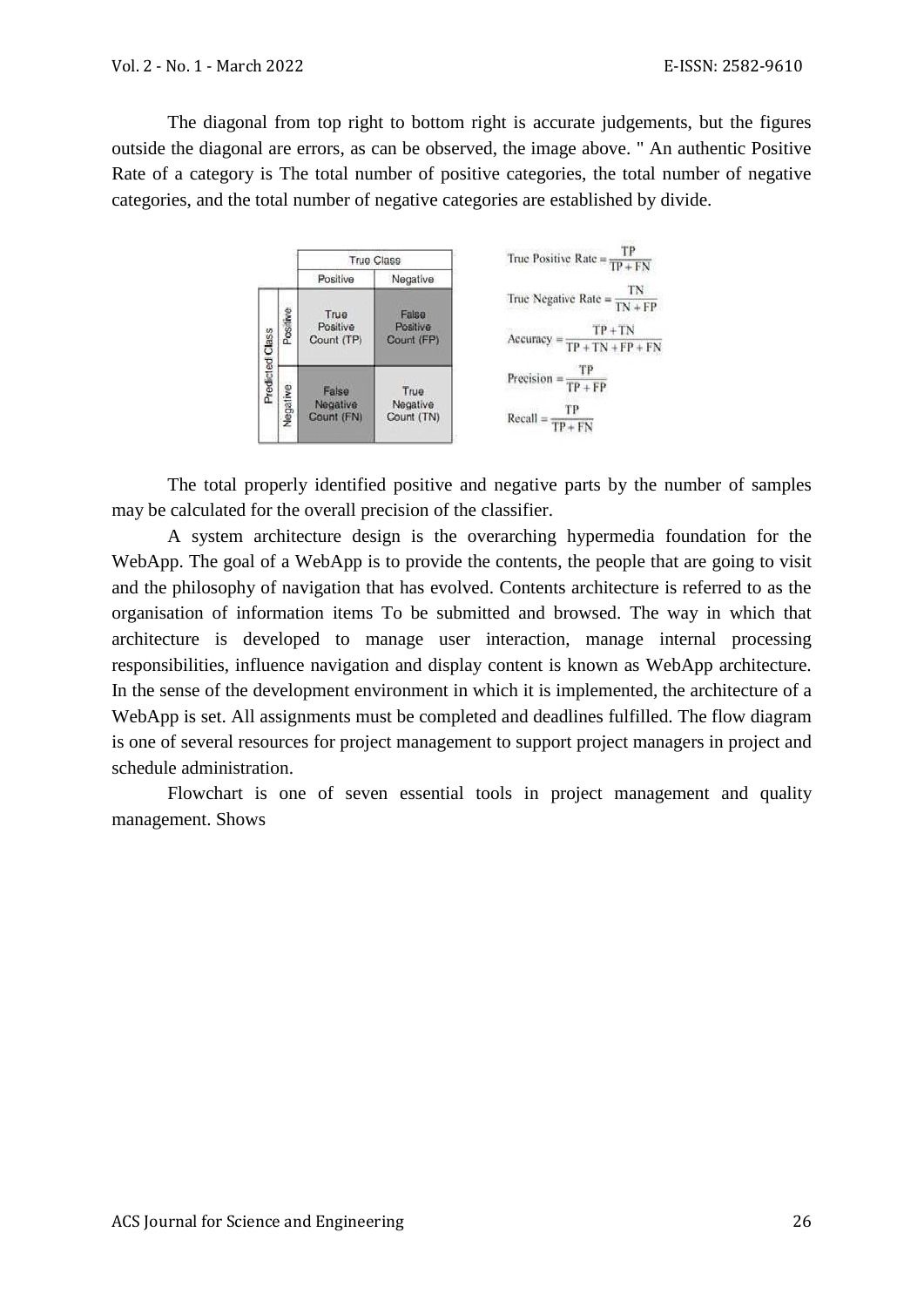

**Figure 3: System Architecture**

The actions needed in the most realistic order to fulfil the goals of an activity.

This sort of tool, often known as process maps, shows a number of stages that have branching choices that display and transform one or more inputs. The flowcharts have the benefit, by drawing organisational information inside a horizontal value chain, to show all the project activities including decision points, parallel routes, branching loops and the overall treatment sequence. In addition, this approach is commonly used to calculate and understand the quality costs of a certain course. Flowchart is one of seven key tools for project and quality management.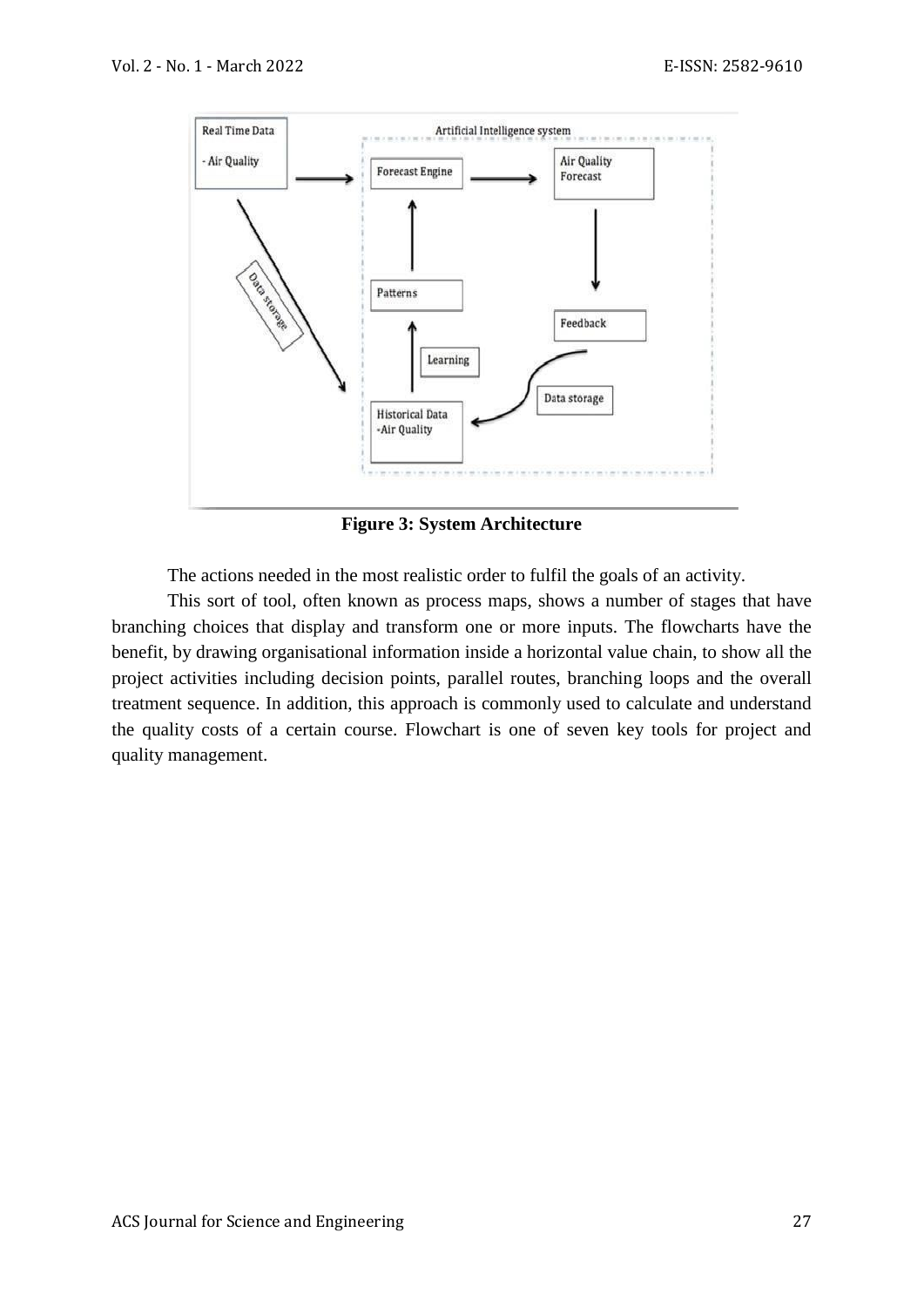

**Figure 4: Flow -Chart Diagram**

## **5 RESULTS**

.

#### **Descriptive Analysis**

A entirety of 150,000 efficient documents were retrieved (in seconds), following data processing, along 19 single route corridors. The timing, coordonnates, concentrations Traffic, weather and land usage of PM.2,5. and B.C factors are connected with each record. By corresponding to everyone Records of matching segments and averages were produced, Natural segment and 30 m, 50 m, 100 m and 200 m segments based on observations at separate level 810, 2979, 1519, 787 and 349 segments.



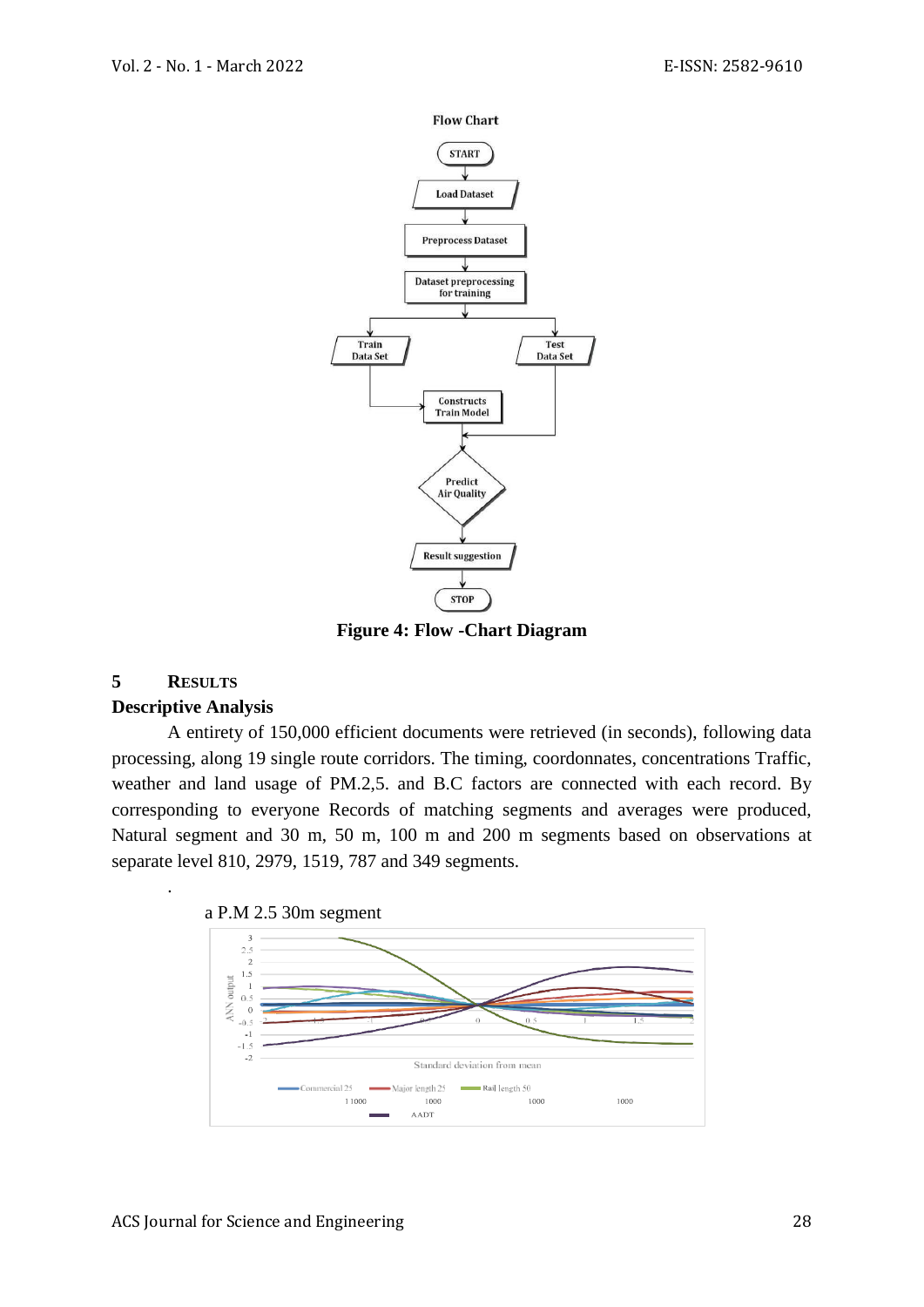



#### c P.M 2.5 natural segment





### d BC 30 segment

**Figure 5: One-to-a-time study on distinct segmentations of the best ANN models**

Over the whole network examined, the average PM-2,5 and BC values were 3,94 ug/m3 and 1,75 ug/m3. Correlations were explored and the conclusions reported in Section 2 for each explanatory variable and response variables (PM2.5 and BC).

#### **Land use Regression Models**

In section 3 of the Supporting Information, LUR models created for various segmentation techniques are summarised. Its performance is seen in fig. 3. The most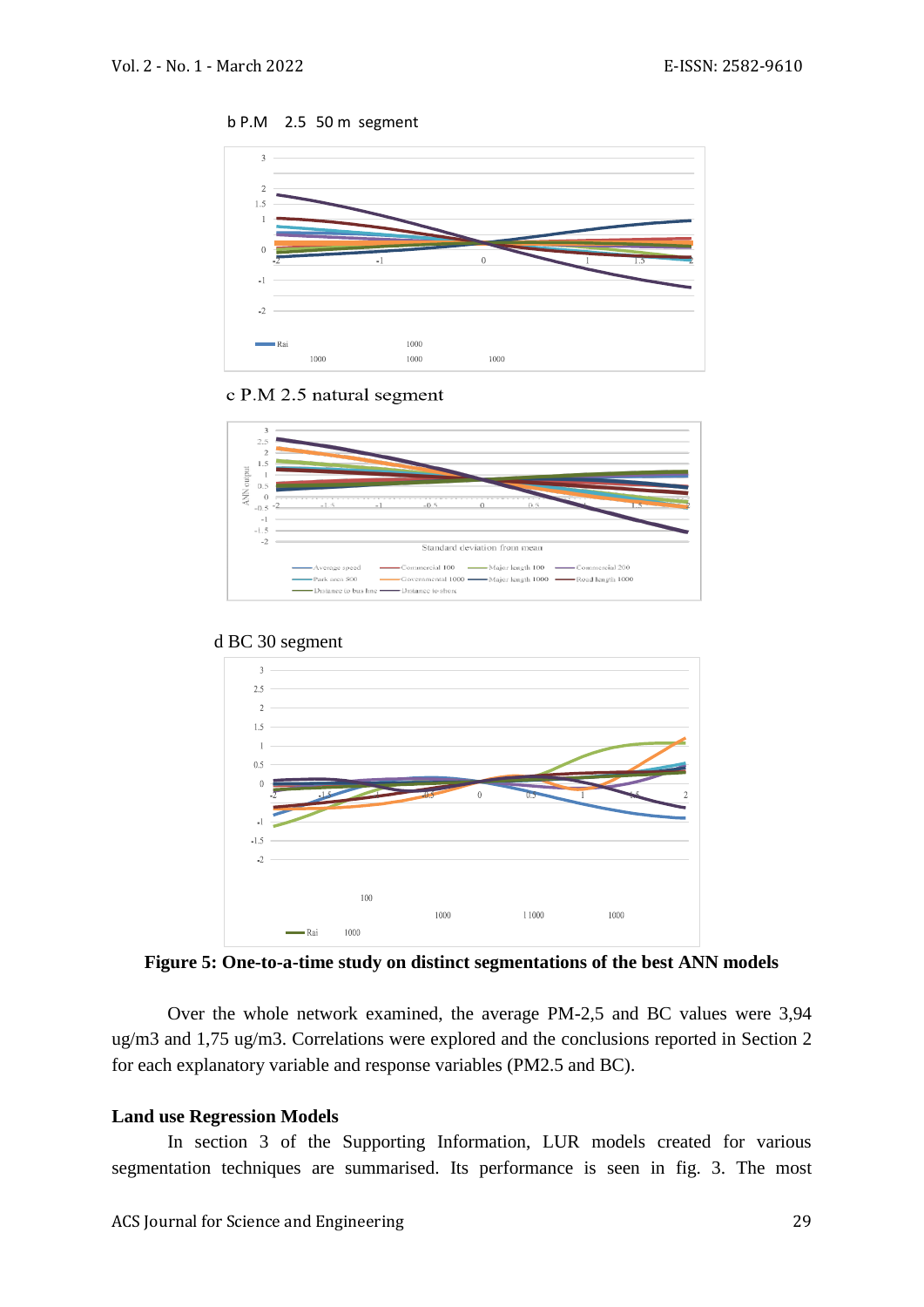powerful models for PM2.5 were those with natural segmentation ac-cording to the GPS data, A pseudo-R-squared average of 0.35. In contrast, the 200 metre segment system led to the BC LUR.

Model with the highest analytical capacity and Segmentation of the natural resulted to the lowest predictive capacity in BC models. PM2.5 The LUR models had a predictive capability that was greater than BC (The same mean NRMSE, but the pseudo-R squared higher) and the squared coefficient of correlation.



# **6 DISCUSSIONS**

PM-2.5 and BC model were built for 5 data segmentation techniques using LUR and the machine learning approaches. Several approaches were utilised to compare their presentation and to know their conduct, more crucially. Since there have been no major performance differences between linear forward and backward retrograde models, LUR models have only been designed and analysed using the identical forward selection method. This method has demonstrated that LUR models are heavily dependent on the past information and subjective assessment of researchers particularly when varied interactions have been incorporated. In general, the results from PM2.5 were seen to be better in line with the L-U-R-approach than with BC (the The highest average 5-fold CV-pseudo-Rsquared with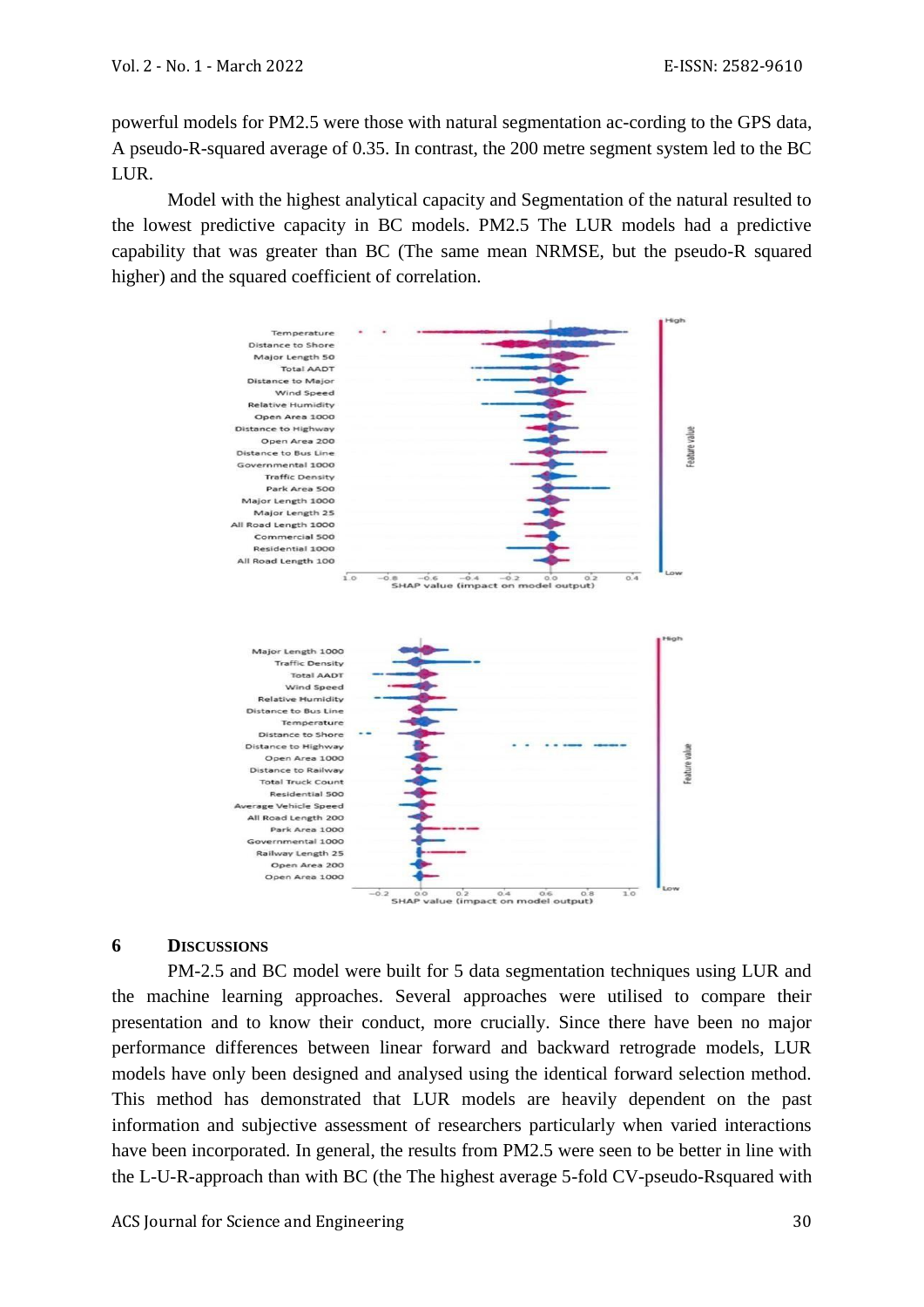0,35 versus 0,22). For ANN and XG-Boost models, except in the 200 m segmentation system, the same data set and explicational variables in LUR were utilised. ANN and XGBoost models decline in performance due to their more aggregated segmentation.

The major reason for this is a reduction in the sample size as data are more aggregated. LUR generally retains its explanatory strength when the dataset is reduced, whereas the model for machine learning is relatively small.

Data-hungry. The right aggregation/sectioning of explanatory factors should be used with a minimum of 4–8 independent repetitions for each site/road sector according to the appropriate sample size. The survey obtained around 1500 locations (with 50 m of segments), repeated eight times a week; this segment seems to lead to the most efficient models of machine learning. The universal appro Ximation theorem of the functions ensures that the better performance of an ANN to a linear regression model..

It claims that a completely linked multilayer network (layer-number  $> 1$ ), with an ongoing, limited and non-continuous activation functionality, may operate as a general approximated for any smooth and accurate mapping. Linear,

The primary Taylor Series appro Ximation of functions can be viewed as regression models without variable interaction. However, because of the random inception of weights and ANN models have far greater variability in performances than LUR.

Prejudices. In addition, the determination coefficient (R-squared) should be construed with further prudence in the comparison of linear and non-linear models. R-squared stands for Models of linearity.

As in normal leasts zquare, the amount of squares and residual square sums correspond to the precise total square value. However, this requirement does not apply in many other non-linear models to calculate R-squared merely as a squared coefficient of Correlation of the predict and practical values. The correlation between expected and experiential values cannot be more interpret than a measure. Other metrics like bias or NRMES, especially for systematic comparison of performances in non-linear models, should be employed as a supplement to evaluating prediction errors. Cross validation and outside testing should be properly done in order to avoid. Model robustness overfitting and improving.

Efforts have been made to uncover the black B-o-X nature of the ANN and XG-Boost techniques in both the OAAT analysis and the SHAP complots. In contrast, there are three observations that deal with conditions in which LUR performance is judged appropriate, in contrast with the descriptive variable in LUR and in Machine models of study.

## **7 CONCLUSION**

It is recognised that the use of techniques to detect nonlinear correlations in future studies of traffic-related pollution can encourage improved use of LUR. In addition, machine learning algorithms are developed, Opportunities to grasp complicated connections between answer and explicative factors, especially non-linear interactions. In future research, not only should compare performance model machine learning, but also comprehend how data may be interpreted by machine learning models. A wider, a priori correct information pool, which